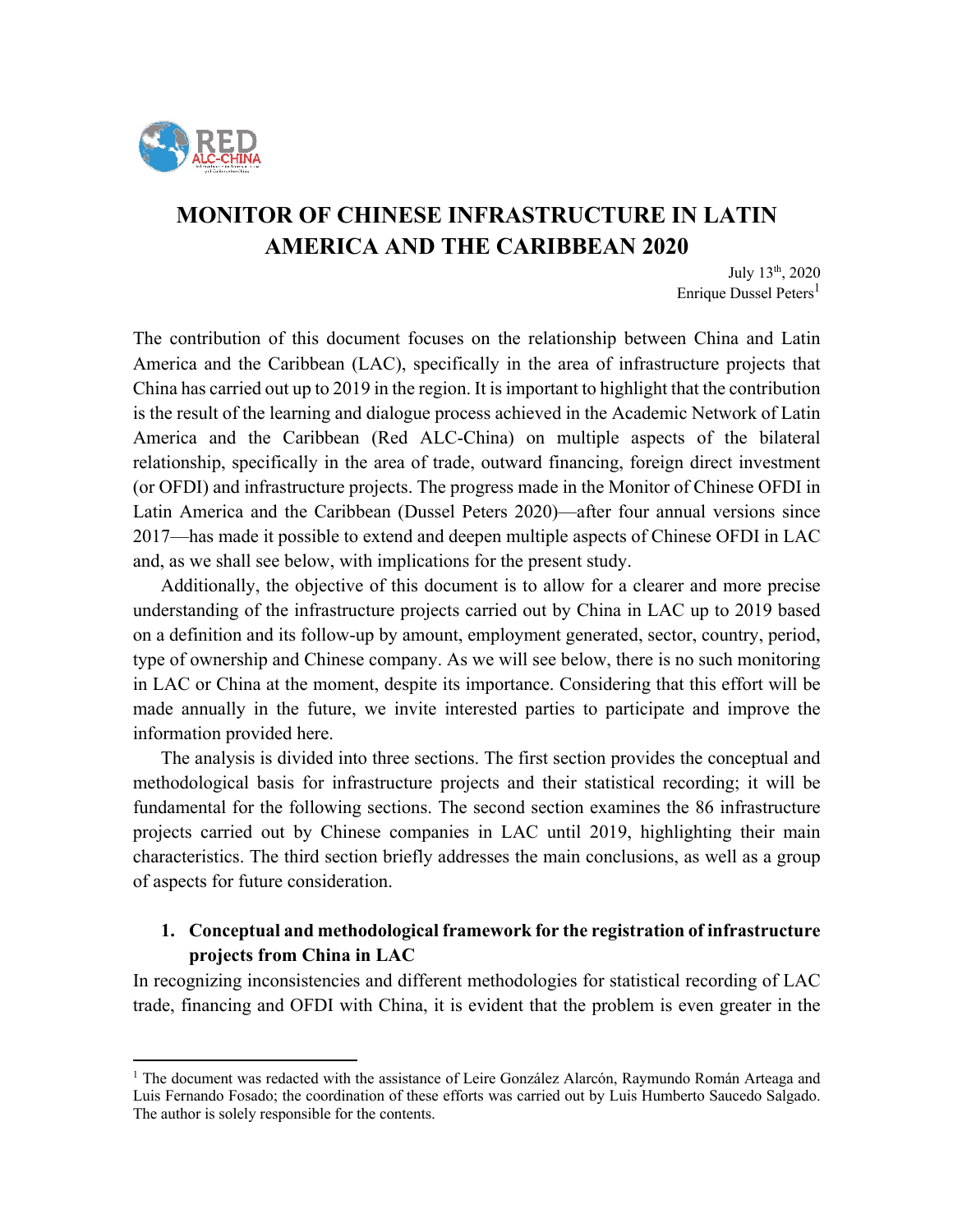

case of infrastructure projects, since at present there are no statistics on China's infrastructure projects in the region.

*An infrastructure project is a service between a customer and a supplier through a contract–usually the result of a bidding process, although the process may be by direct designation—and in which the ownership belongs to the customer.* The above definition is important from several perspectives. Firstly, a practically infinite number of processes and activities can be integrated as infrastructure projects, not only the construction itself, but also innumerable processes in segments of global value chains that are part of infrastructure projects: <sup>2</sup> conception, design, construction in its various stages, as well as multiple postconstruction processes, for example, monitoring services, maintenance and even the operation of the service provided and others that come later, like consumer services, for example. Secondly, infrastructure projects are usually carried out between a public sector client and a private or public company, although in practice there are many public-private partnerships and of national or foreign capital, both by the client and the service provider. Thirdly, this definition allows us to distinguish, in terms of processes and their registration, between trade, financing and OFDI: infrastructure projects can include a multiplicity of forms of financing (public, private, national, foreign, etc.) and are independent from the realization of the infrastructure project itself (the issue will be discussed further on). However, the most relevant aspect is still the differentiation with OFDI, a subject that in many cases is dealt with indiscriminately: while in the case of OFDI the ownership of the investment is with the company at all times—without a contract between a client and supplier—in the case of the infrastructure project the ownership resides with the client; <sup>3</sup> thus, ownership of the service, from this perspective, becomes a key element in distinguishing OFDI from infrastructure projects. 4

Two additional aspects are relevant to the understanding of the information and analysis presented in the second section.

First. The CGTI Tracker (2020) is at the moment, and has been for several years now, the only source that is trying to register China's infrastructure projects in the world, including "North America" and "South America". While it is important to recognize that the endeavor has managed to significantly improve its database in recent years—especially by differentiating between "investments" and "construction contracts"—it still lacks a clear

 $2$  For an analysis of the diversity of infrastructure sub-sectors in LAC, see: Infralatam (2020)

<sup>&</sup>lt;sup>3</sup> In most cases the ownership of the project is undisputed; however, there are infrastructure projects where the provider enjoys a period of ownership of the service as part of the payment to the provider.

<sup>&</sup>lt;sup>4</sup> Based on this definition, for example, projects carried out by Chinese companies in traditional infrastructure sectors—for example in ports or telecommunications—in which there is no contract, no bidding process and no customer ownership, are not considered "infrastructure projects" but OFDI, and are registered in the Chinese OFDI Monitor in LAC 2020 (Dussel Peters 2020).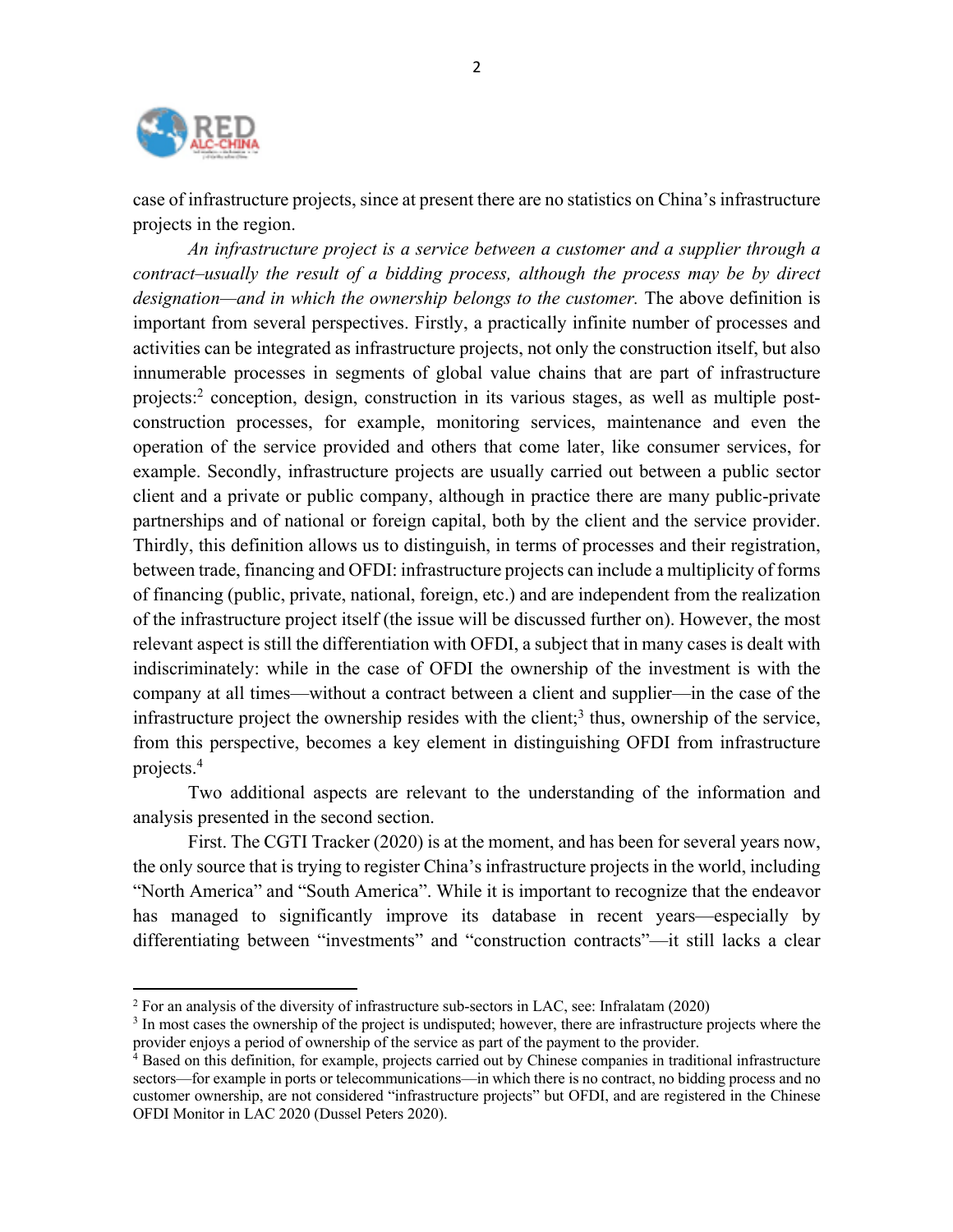

definition and distinction between OFDI and infrastructure projects, which are not necessarily "construction contracts", and, moreover, it maintains a register of "troubled transactions", accounts that do not distinguish between OFDI and infrastructure projects, i.e. they do not give an explanation of their "problematic" nature and do not indicate whether or not they can be accounted for as OFDI or infrastructure projects. It even allows for the addition of OFDI and infrastructure projects, which makes little analytical sense based on the definition and distinction of infrastructure projects outlined above. <sup>5</sup> Despite the serious limitations noted above, the CGTI Tracker is the most serious database on China's infrastructure projects in the world (and in LAC).

Second. As part of the process of "globalization with Chinese characteristics" (Dussel Peters 2018), the Belt and Road Initiative (BRI)—which integrates the New Maritime Silk Route—has probably become its main instrument and a flagship, with emphasis on interconnectivity and infrastructure projects and with important changes since 2013 (Long 2015; Xi 2018). <sup>6</sup> BRI's explicit offer in relation to infrastructure projects and the significant demand in LAC allow us to consider that Chinese infrastructure projects in the region will continue to increase significantly in the future. From this perspective, China's infrastructure projects could be understood as part of its own development experience following the reform and opening process since the late 1970s (Gransow 2015). These Chinese infrastructure projects in the world and in LAC stand out, on the other hand, for their capacity to present "turnkey projects"—that is, to integrate practically all the multiple segments of the project: from financing and design to post-construction processes, which has generated a series of debates about learning processes and technology transfer in LAC (Dussel Peters, Armony and Cui 2018), in addition to discussions about their potential labor and environmental impacts (IISCAL 2018; Salazar Xirinachs, Dussel Peters and Armony 2018). Beyond these considerations, and from a Chinese perspective, infrastructure projects, regardless of their specific modality, represent the most sophisticated and complex relationship with LAC, even when compared to trade, finance and OFDI processes.

Based on the above criteria, the second section of this document uses the database of infrastructure projects explicitly generated for this purpose. The record is based on the above

 $<sup>5</sup>$  The information of the CGTI Tracker (2020) records up to 2019 1.700 "construction contracts" from China in</sup> the world for 829,220 million dollars; for LAC it integrates 128 "construction contracts" for 61,190 million dollars for 2005-2019, in addition to 28 "problematic transactions" for 43,380 million dollars, that is, the difference is very significant and "problematic transactions" represent 70.89% of "construction contracts" in the case of LAC.

<sup>6</sup> There is a debate as to when LAC could be explicitly considered as part of BRI, originally in 2013 as One Belt-One Road, later as the Belt and Road Initiative and including recently a group of concepts such as "building a community of shared future for mankind" (Xi 2019). At the CELAC-China Forum in January 2018, China makes explicit reference to LAC as part of BRI, although it had already carried out dozens of infrastructure projects before.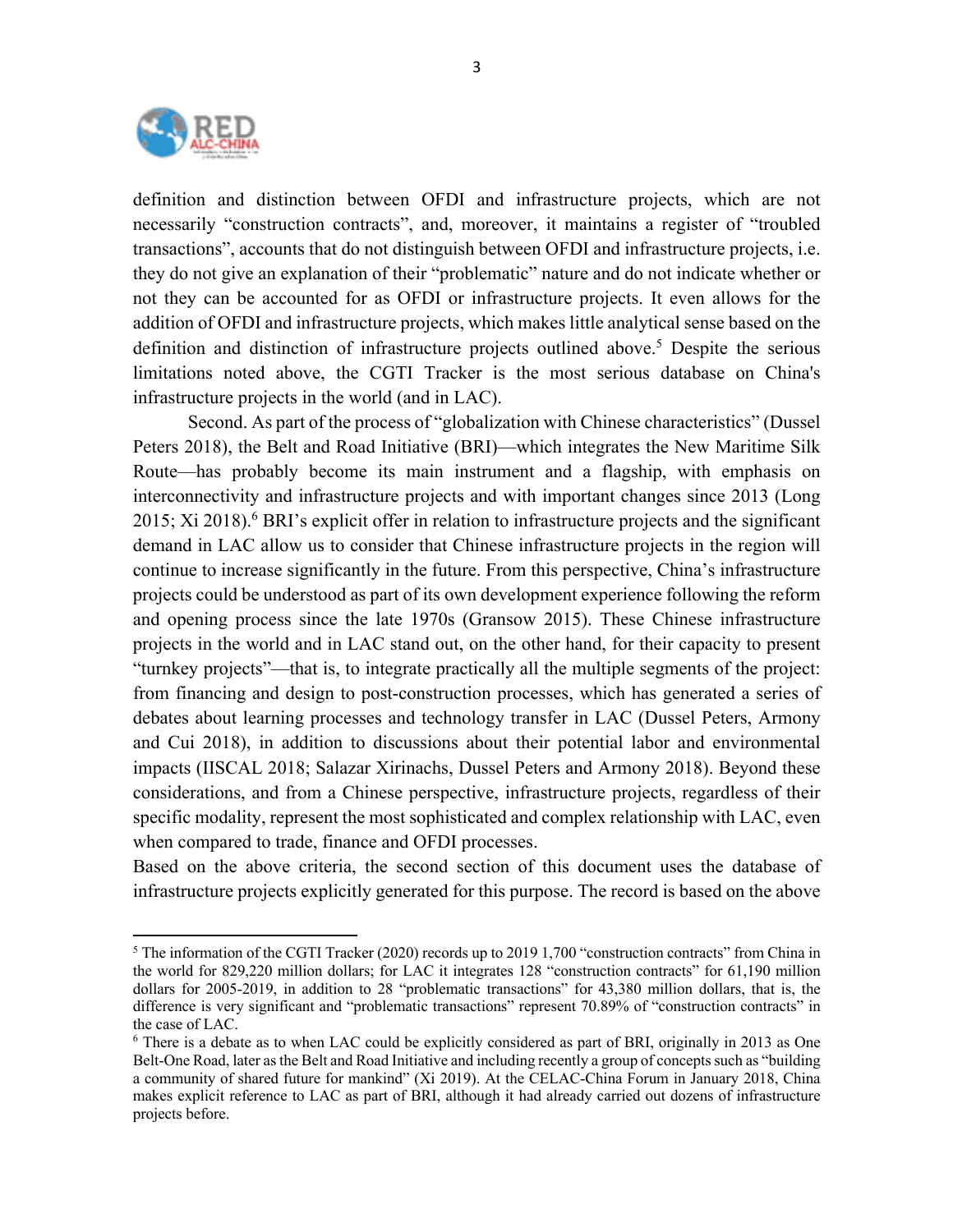

definition of infrastructure projects. In concrete terms, the database register is founded on the CGTI Tracker (2020), as well as on the database used until 2017 by Dussel Peters, Armony and Cui (2018), and the contribution of the specialized members of Red ALC-China. This registry required a detailed and transaction-level review of each infrastructure project, emphasizing its start date, country, specific project, sector and Chinese supplier company (and its respective parent company), as well as the supplier's ownership, the amount of the transaction and the direct, indirect and total employment. The screening of each transaction required a great deal of time to review—for example, to discard announced and/or projects that were initiated and cancelled—for each of these variables. In order to validate the information, priority was given to the companies themselves (customers and service providers), public sources (embassies of the respective countries, business organizations and unions, among others), as well as existing information in the media that was comparable with other sources; the ownership and parent company of the Chinese companies required additional review work per transaction.

#### **2. Main results of China's infrastructure projects in LAC up to 2019**

The following presents the main characteristics of the infrastructure projects carried out by China in LAC during 2005-2019, considering also that no projects had been registered by China before 2005. The 86 Chinese infrastructure projects were for an amount of \$76,868 million dollars and generated  $273,869$  jobs<sup>7</sup> for the entire 2005-2019 period.

#### **2.1. General characteristics**

Table 1 reflects the main trends in China's infrastructure projects in the region, which highlights a number of aspects: on the one hand, the recent strong increase in the number of projects, their amount and jobs generated for the periods 2005-2009, 2010-2014 and 2015- 2019, respectively. The amount of infrastructure projects increased from \$1,089 million to \$21,044 million and \$54,735 million for the respective periods. On the other hand, the projects reflect a growing diversity—a recurring theme in the ensuing analysis—considering that, for example, 2015 was the year with the highest amount directed towards infrastructure projects—22,622 million dollars—in only eight projects, while in 2019 China carried out 16 projects, the annual maximum, for only 9,617 million dollars. The increasing diversification of infrastructure projects is reflected in the ratios calculated in Table 1: the amount per project increased from \$272 million during 2005-2009 to \$1,073 million in 2015-2019 and reached

 $7$  Of the total employment generated, 56.77% represented direct employment, 37.65% indirect employment and only 3.4% permanent employment. Although the information is consistent considering the characteristics of the employment generated by infrastructure projects, it is also important to recognize the difficulties in disaggregating the information on generated employment: only in some cases was it possible to disaggregate indirect and permanent employment.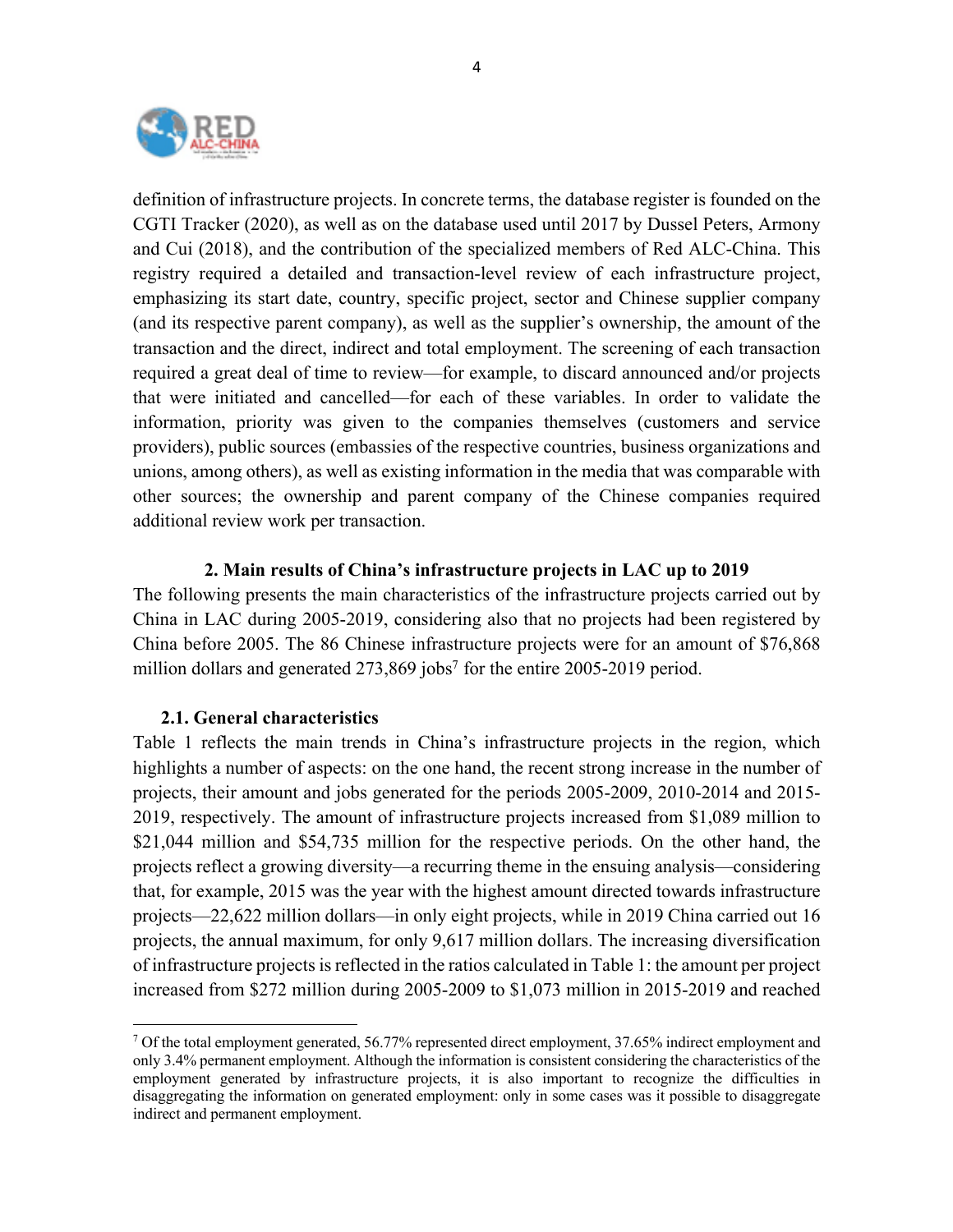

a peak of \$2,828 million in 2015 before falling again to \$601 million in 2019. Similarly, employment generated per project also fell significantly, with the exception of 2016: if in 2010-2014 each infrastructure project generated 4,197 jobs on average, since 2017 it dropped by less than half.

Table 1 Latin America and the Caribbean: Chinese infrastructure projects (2005-2019)

|           | Number of<br>infrastructure<br>projects $(1)$ | Amount (million<br>of $SUS(2)$ | Employment<br>(number of<br>employees)(3) | Amount / project<br>(2) / (1) | Amount $\sqrt{}$<br>employment $(2)$ /<br>(3) | Employment /<br>project $(3) / (1)$ |
|-----------|-----------------------------------------------|--------------------------------|-------------------------------------------|-------------------------------|-----------------------------------------------|-------------------------------------|
| 2005-2009 | 4                                             | 1,089                          | 8,946                                     | 272                           | 0.122                                         | 2,237                               |
| 2010-2014 | 31                                            | 21,044                         | 130,122                                   | 679                           | 0.162                                         | 4,197                               |
| 2015-2019 | 51                                            | 54,735                         | 134,801                                   | 1,073                         | 0.406                                         | 2,643                               |
| 2005-2019 | 86                                            | 76,868                         | 273,869                                   | 894                           | 0.281                                         | 3,185                               |
| 2015      | 8                                             | 22,622                         | 26,900                                    | 2,828                         | 0.841                                         | 3,363                               |
| 2016      | 13                                            | 10,957                         | 64.873                                    | 843                           | 0.169                                         | 4,990                               |
| 2017      | 9                                             | 3,581                          | 14,345                                    | 398                           | 0.250                                         | 1,594                               |
| 2018      | 5                                             | 7.959                          | 4.412                                     | 1,592                         | 1.804                                         | 882                                 |
| 2019      | 16                                            | 9,617                          | 24,271                                    | 601                           | 0.396                                         | 1,517                               |

Source: own elaboration.

### **2.2. Infrastructure projects by country**

Table 2 reflects the wealth of information recorded on China's infrastructure projects in LAC during 2005-2019 in the main recipient countries. Several aspects are noteworthy. On the one hand, the significant presence of infrastructure projects in South America, and, as a counterpart, the limited presence in the Caribbean, Central America and Mexico: of the 86 projects in 2005-2019, 72 (or 84%) were carried out in this subregion, representing 89.7% and 89% of the amount and employment from the projects in LAC, respectively. Secondly, Argentina is the country whose 17 projects represented the largest amount, of \$30,618 million (or 39.83% of LAC's amount) during 2005-2019; its participation in employment generation (of 26,205 jobs or 9.57% of LAC) is significantly lower. Third, the eight infrastructure projects in Brazil are important because the amount per project averages only 648 million dollars for the 2005-2019 period—well below the average for LAC and other countries such as Argentina and Peru—but they are much more employment-intensive: the eight projects averaged 8,049 jobs, well above the rest of the projects in LAC. Fourth, and contrary to expectations and the important presence of China with Venezuela regarding trade and financing (Piña 2019), China has only implemented seven infrastructure projects in Venezuela and two during 2015-2019, in the latter period for a total of only \$ 384 million dollars (0.70% of LAC) and 600 jobs (0.45% of LAC). Fifth, in two smaller countries— Bolivia and Ecuador—the presence of Chinese infrastructure projects has probably had the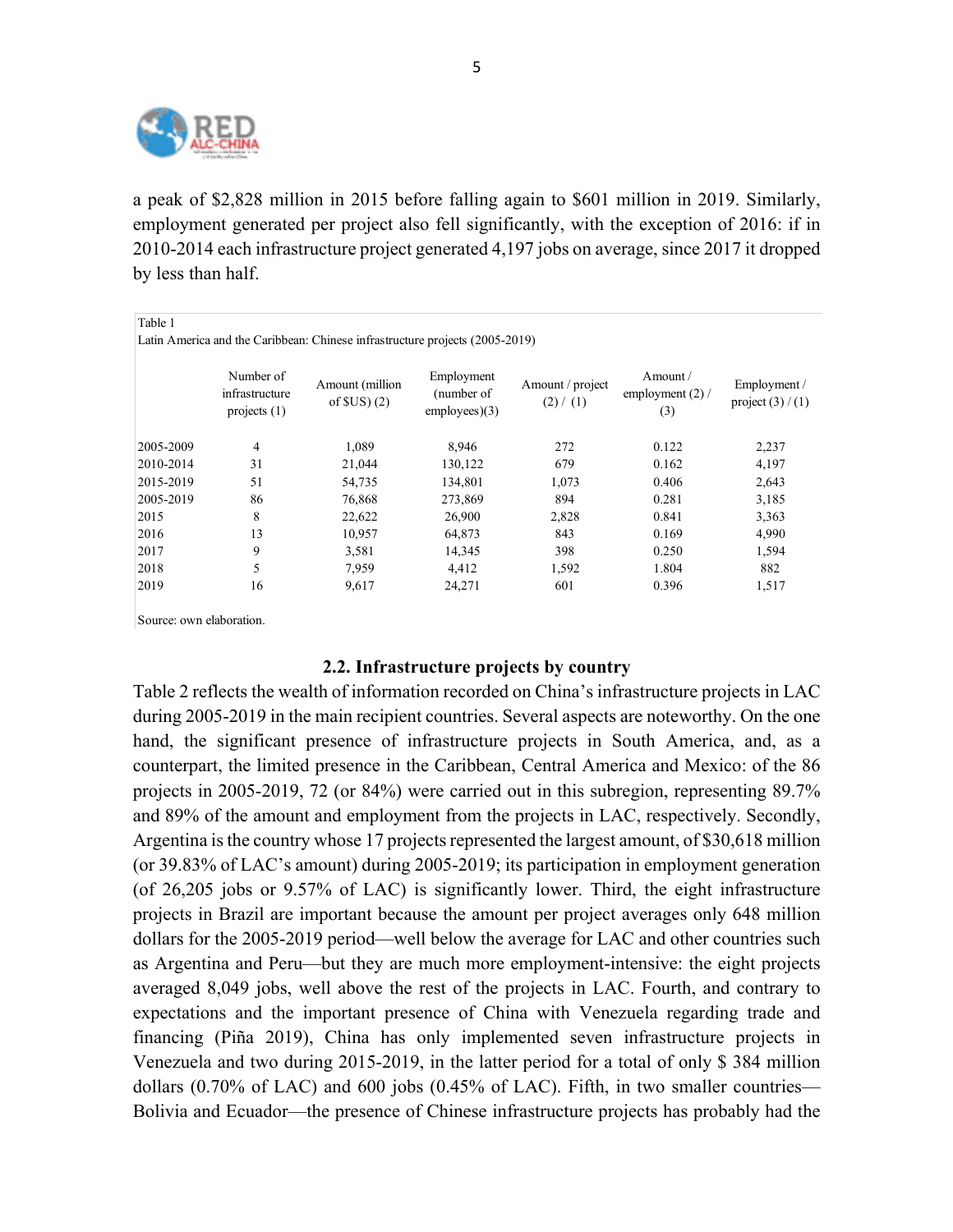

greatest impact in the region (Figure 1): the twelve projects in Bolivia—highly concentrated in the period 2015-2019—amounting to \$4,030 million dollars and 27,626 jobs and above all in Ecuador, with 17 projects worth \$9,265 million dollars and more than 70,000 jobs. From this perspective, Ecuador—a country about which there is little information available on the matter, both in LAC and in China—could well be considered a case of particular importance in the framework of BRO and with profound impacts on its energy matrix, without leaving out the environmental and labor debates, among others (Garzón and Castro 2018). Sixth, Central America and the Caribbean have also been important recipients of infrastructure projects from China, despite having become one of the main regions that recognize Taiwan, with fourteen projects for \$9,732 million and about 33,000 jobs generated during 2005-2019, and particularly in the more recent period 2015-2019.

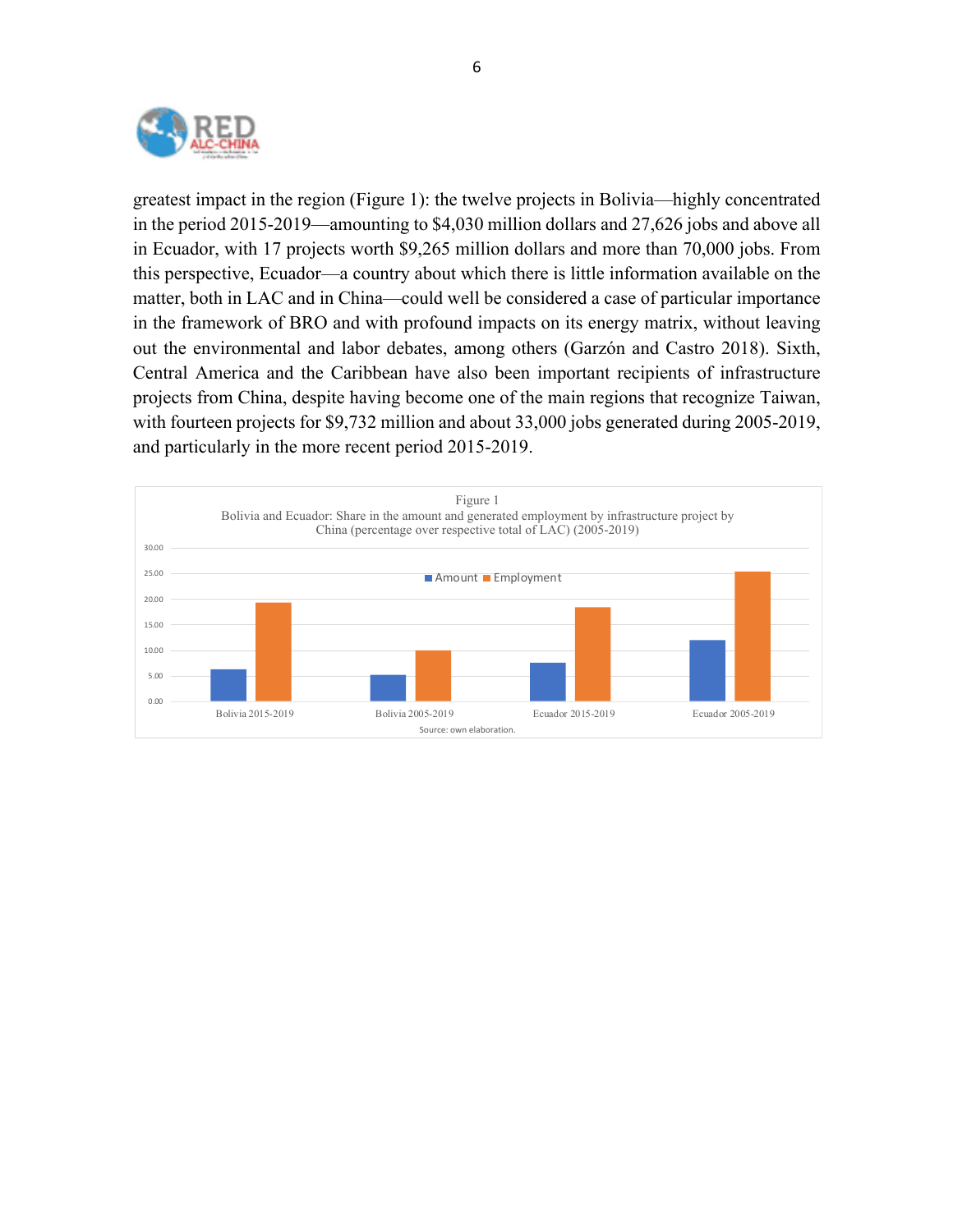

#### Cuadro 2

América Latina y el Caribe: proyectos de infraestructura de China por principales países y subregiones (2005-2019)

|                        | Number of<br>infrastructure<br>projects (1) | Amount (million<br>of $SUS(2)$ | Employment<br>(number of<br>employees)(3) | Amount / project<br>(2) / (1) | Amount /<br>employment $(2)$ /<br>(3) | Employment /<br>project $(3) / (1)$ |
|------------------------|---------------------------------------------|--------------------------------|-------------------------------------------|-------------------------------|---------------------------------------|-------------------------------------|
| Total                  |                                             |                                |                                           |                               |                                       |                                     |
| 2005-2009              | $\overline{4}$                              | 1,089                          | 8,946                                     | 272                           | 0.122                                 | 2,237                               |
| 2010-2014              | 31                                          | 21,044                         | 130,122                                   | 679                           | 0.162                                 | 4,197                               |
| 2015-2019              | 51                                          | 54,735                         | 134,801                                   | 1,073                         | 0.406                                 | 2,643                               |
| 2005-2019              | 86                                          | 76,868                         | 273,869                                   | 894                           | 0.281                                 | 3,185                               |
| Argentina              |                                             |                                |                                           |                               |                                       |                                     |
| 2005-2009              | $\boldsymbol{0}$                            | $\boldsymbol{0}$               | $\boldsymbol{0}$                          | --                            | --                                    | --                                  |
| 2010-2014              | $\overline{c}$                              | 2,845                          | 300                                       | 1,423                         | 9.483                                 | 150                                 |
| 2015-2019<br>2005-2019 | 15<br>17                                    | 27,773<br>30,618               | 25,905<br>26,205                          | 1,852<br>1,801                | 1.072<br>1.168                        | 1,727<br>1,541                      |
| Bolivia                |                                             |                                |                                           |                               |                                       |                                     |
| 2005-2009              | $\boldsymbol{0}$                            | $\boldsymbol{0}$               | $\boldsymbol{0}$                          | $\overline{\phantom{a}}$      | -−                                    | ⊷                                   |
| 2010-2014              | 3                                           | 570                            | 1,350                                     | 190                           | 0.422                                 | 450                                 |
| 2015-2019              | 9                                           | 3,460                          | 26,276                                    | 384                           | 0.132                                 | 2,920                               |
| 2005-2019              | 12                                          | 4,030                          | 27,626                                    | 336                           | 0.146                                 | 2,302                               |
| <b>Brazil</b>          |                                             |                                |                                           |                               |                                       |                                     |
| 2005-2009              | $\overline{c}$                              | 239                            | 7,350                                     | 120                           | 0.033                                 | 3,675                               |
| 2010-2014              | $\overline{c}$                              | 1,525                          | 24,100                                    | 763                           | 0.063                                 | 12,050                              |
| 2015-2019              | $\overline{4}$                              | 2,990                          | 32,940                                    | 747                           | 0.091                                 | 8,235                               |
| 2005-2019              | 8                                           | 4,754                          | 64,390                                    | 594                           | 0.074                                 | 8,049                               |
| Ecuador                |                                             |                                |                                           |                               |                                       |                                     |
| 2005-2009              | $\boldsymbol{0}$                            | $\boldsymbol{0}$               | $\boldsymbol{0}$                          | $\overline{\phantom{a}}$      |                                       | --                                  |
| 2010-2014              | 9                                           | 5,054                          | 45,233                                    | 562                           | 0.112                                 | 5,026                               |
| 2015-2019              | 8                                           | 4,211                          | 24,811                                    | 526                           | 0.170                                 | 3,101                               |
| 2005-2019              | 17                                          | 9,265                          | 70,044                                    | 545                           | 0.132                                 | 4,120                               |
| Peru                   |                                             |                                |                                           |                               |                                       |                                     |
| 2005-2009              | $\boldsymbol{0}$                            | $\boldsymbol{0}$               | $\boldsymbol{0}$                          | -−                            | --                                    | ÷                                   |
| 2010-2014              | $\boldsymbol{0}$                            | $\boldsymbol{0}$               | $\boldsymbol{0}$                          | --                            | $\overline{\phantom{a}}$              | --                                  |
| 2015-2019              | 4                                           | 7,461                          | 9,336                                     | 1,865                         | 0.799                                 | 2,334                               |
| 2005-2019              | $\overline{4}$                              | 7,461                          | 9,336                                     | 1,865                         | 0.799                                 | 2,334                               |
| Venezuela              |                                             |                                |                                           |                               |                                       |                                     |
| 2005-2009              | $\overline{c}$                              | 420                            | 1,596                                     | 210                           | 0.263                                 | 798                                 |
| 2010-2014              | 3                                           | 3,087                          | 29,272                                    | 1,029                         | 0.105                                 | 9,757                               |
| 2015-2019              | $\overline{c}$                              | 384                            | 600                                       | 192                           | 0.640                                 | 300                                 |
| 2005-2019              | $\tau$                                      | 3,891                          | 31,468                                    | 556                           | 0.124                                 | 4,495                               |
| Caribbean              |                                             |                                |                                           |                               |                                       |                                     |
| 2005-2009              | $\boldsymbol{0}$                            | $\boldsymbol{0}$               | $\boldsymbol{0}$                          | $\overline{\phantom{a}}$      | ₩,                                    | $\overline{\phantom{a}}$            |
| 2010-2014              | 9                                           | 6,799                          | 17,063                                    | 755                           | 0.398                                 | 1,896                               |
| 2015-2019              | 2                                           | 135                            | 408                                       | 68                            | 0.331                                 | 204                                 |
| 2005-2019              | 11                                          | 6,934                          | 17,471                                    | 630                           | 0.397                                 | 1,588                               |
| Central America        |                                             |                                |                                           |                               |                                       |                                     |
| 2005-2009              | $\boldsymbol{0}$                            | $\boldsymbol{0}$               | $\boldsymbol{0}$                          | $\qquad \qquad \cdots$        | ۰.                                    | --                                  |
| 2010-2014              | $\mathbf{1}$                                | 495                            | 11,500                                    | 495                           | 0.043                                 | 11,500                              |
| 2015-2019              | $\overline{c}$                              | 469                            | 1,128                                     | 235                           | 0.416                                 | 564                                 |
| 2005-2019              | $\mathfrak{Z}$                              | 964                            | 12,628                                    | 321                           | 0.076                                 | 4,209                               |
| Resto                  |                                             |                                |                                           |                               |                                       |                                     |
| 2005-2009              | $\boldsymbol{0}$                            | 430                            | $\boldsymbol{0}$                          | $\overline{\phantom{a}}$      | --                                    | ÷                                   |
| 2010-2014              | $\sqrt{2}$                                  | 669                            | 1,304                                     | 335                           | 0.513                                 | 652                                 |
| 2015-2019              | $\mathfrak s$                               | 7,853                          | 13,397                                    | 1,571                         | 0.586                                 | 2,679                               |
| 2005-2019              | $\boldsymbol{7}$                            | 8,952                          | 14,701                                    | 1,279                         | 0.609                                 | 2,100                               |

Source: own elaboration.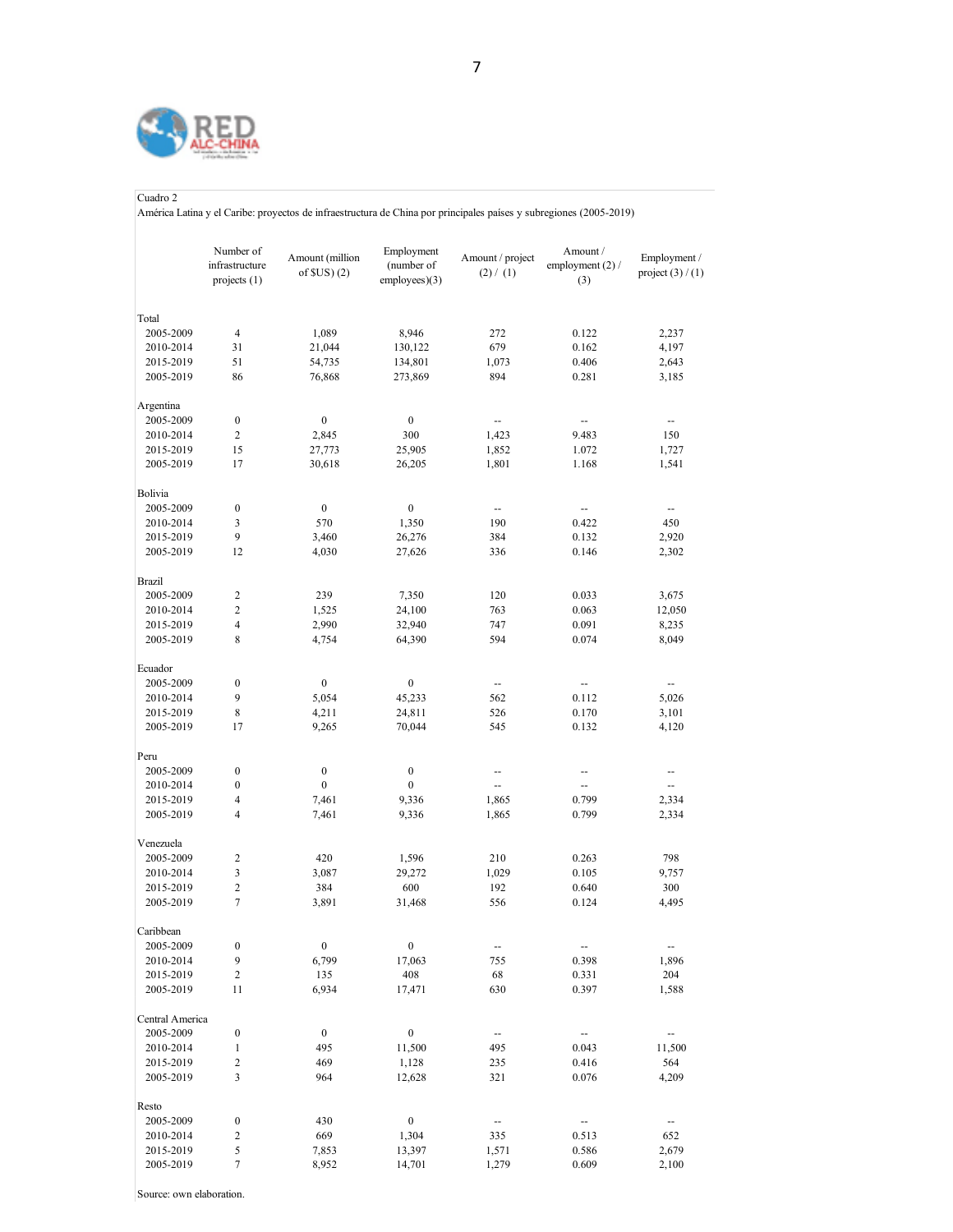

#### **2.3. Infrastructure projects by sector**

Table 3 clearly reflects sectoral patterns of China's infrastructure projects in LAC during 2005-2019. On the one hand, and for the entire period, energy and transportation projects represented 61 projects (or 70.93% of the total), \$68,009 million (88.47%) and 224,930 jobs (82.13%); 37 energy infrastructure projects were concentrated in hydroelectrical projects and, more recently, in several wind power and solar projects. In short, these two sectors are by far the most significant for the period examined (in 2005-2009, for example, 100% of infrastructure projects were in energy). On the other hand, although this structure is reiterated for the period 2015-2019 (see Figure 2), significant projects are also seen in sectors such as ports, telecommunications, as well as in the health sector (hospitals), water treatment and even in the military field. In other words, acknowledging the preeminence of China's projects in energy and transport, the extension and growth of the projects during 2015-2019 have also generated an important diversification compared to previous periods. Thirdly, the preeminence of energy infrastructure projects during 2005-2019 (with 43.02% of the projects, 63.68% of the amount and 66.56% of the employment generated) is also relevant to understand the general characteristics in terms of size and dimension: the 37 energy projects during 2005-2019 generated on average 4,927 jobs and 1,323 million dollars per project and were by far the highest averages. In comparison (see Figure 2), the four telecommunications projects during 2005-2019 represented only \$161 million and 408 jobs per project on average (see Table 3). Finally, comparing the two most recent periods (2010-2014 and 2015-2019), there is a significant reduction in employment generated by infrastructure project and an increase in the amount per project—mainly in the energy and transport sectors—or, in other words, a capital increase in infrastructure projects, also resulting from the aforementioned diversification of infrastructure projects in recent periods. Because of this, the amount of employment generated increases significantly, from \$0.162 million in 2010-2014 to \$0.406 million in 2015-2019.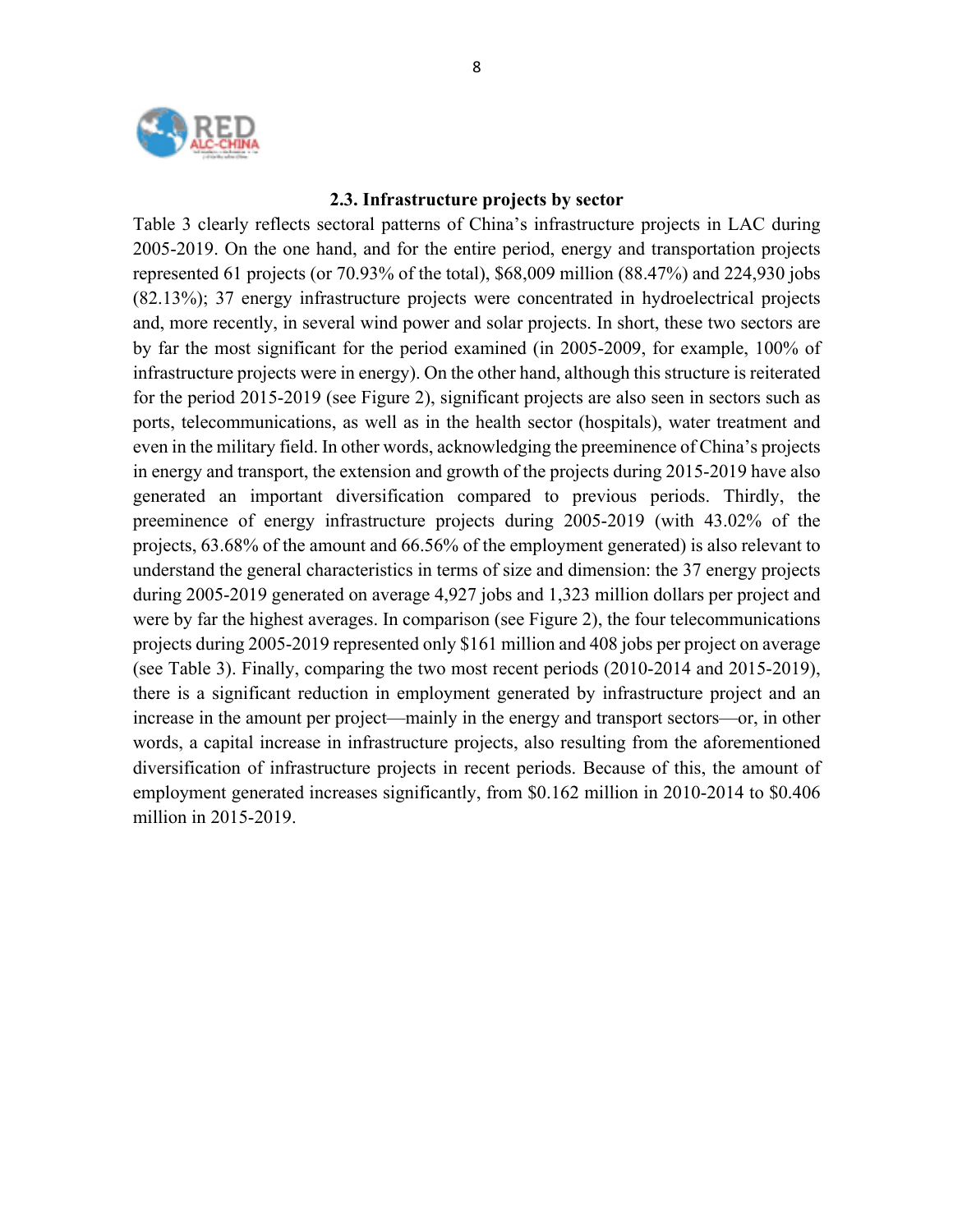

Table 3

Latin America and the Caribbean: Infrastructure projects by main sectors (2005-2019)

|                    | Number of infrastructure Amount (million of Employment (number Amount / project<br>projects $(1)$ | SUS(2)       | of employees $(3)$ | (2) / (1)                | (2) / (3)                | Amount / employment Employment / project (3)<br>/(1) |
|--------------------|---------------------------------------------------------------------------------------------------|--------------|--------------------|--------------------------|--------------------------|------------------------------------------------------|
|                    |                                                                                                   |              |                    |                          |                          |                                                      |
| 2005-2009          | $\overline{4}$                                                                                    | 1,089        | 8.946              | 272                      | 0.122                    | 2,237                                                |
| Energy             | $\overline{4}$                                                                                    | 1.089        | 8.946              | 272                      | 0.122                    | 2,237                                                |
| Ports              | $\Omega$                                                                                          | $\mathbf{0}$ | $\mathbf{0}$       | $\overline{a}$           | $\overline{\phantom{a}}$ | $-$                                                  |
| Telecomunicantions | $\mathbf{0}$                                                                                      | $\mathbf{0}$ | $\mathbf{0}$       | $\overline{a}$           | $\overline{\phantom{a}}$ | $-$                                                  |
| Transport          | $\mathbf{0}$                                                                                      | $\mathbf{0}$ | $\bf{0}$           | $\overline{a}$           | $\overline{\phantom{a}}$ | $- -$                                                |
| Rest               | $\mathbf{0}$                                                                                      | $\mathbf{0}$ | $\mathbf{0}$       | $\overline{\phantom{a}}$ | $-$                      | $-$                                                  |
| 2010-2014          | 31                                                                                                | 21,044       | 130,122            | 679                      | 0.162                    | 4,197                                                |
| Energy             | 15                                                                                                | 14,325       | 88.119             | 955                      | 0.163                    | 5,875                                                |
| Ports              | 3                                                                                                 | 875          | 4,900              | 292                      | 0.179                    | 1,633                                                |
| Telecomunicantions | $\mathbf{1}$                                                                                      | 302          | $\mathbf{0}$       | 302                      | $\sim$                   | $\overline{\phantom{a}}$                             |
| Transport          | 6                                                                                                 | 4.371        | 21,481             | 729                      | 0.203                    | 3,580                                                |
| Rest               | 6                                                                                                 | 1,171        | 15,622             | 195                      | 0.075                    | 2,604                                                |
| 2015-2019          | 51                                                                                                | 54,735       | 134,801            | 1,073                    | 0.406                    | 2,643                                                |
| Energy             | 18                                                                                                | 33,537       | 85,218             | 1,863                    | 0.394                    | 4,734                                                |
| Ports              | 5                                                                                                 | 4,946        | 11,625             | 989                      | 0.425                    | 2,325                                                |
| Telecomunicantions | 3                                                                                                 | 342          | 1.630              | 114                      | 0.210                    | 543                                                  |
| Transport          | 18                                                                                                | 14,686       | 21,166             | 816                      | 0.694                    | 1.176                                                |
| Rest               | $\tau$                                                                                            | 1,224        | 15,162             | 175                      | 0.081                    | 2,166                                                |
| 2005-2019          | 86                                                                                                | 76,868       | 273,869            | 894                      | 0.281                    | 3,185                                                |
| Energy             | 37                                                                                                | 48,951       | 182,283            | 1,323                    | 0.269                    | 4,927                                                |
| Ports              | 8                                                                                                 | 5,821        | 16,525             | 728                      | 0.352                    | 2,066                                                |
| Telecomunicantions | $\overline{4}$                                                                                    | 644          | 1,630              | 161                      | 0.395                    | 408                                                  |
| Transport          | 24                                                                                                | 19,057       | 42,647             | 794                      | 0.447                    | 1,777                                                |
| Rest               | 13                                                                                                | 2,395        | 30,784             | 184                      | 0.078                    | 2,368                                                |

Source: own elaboration.

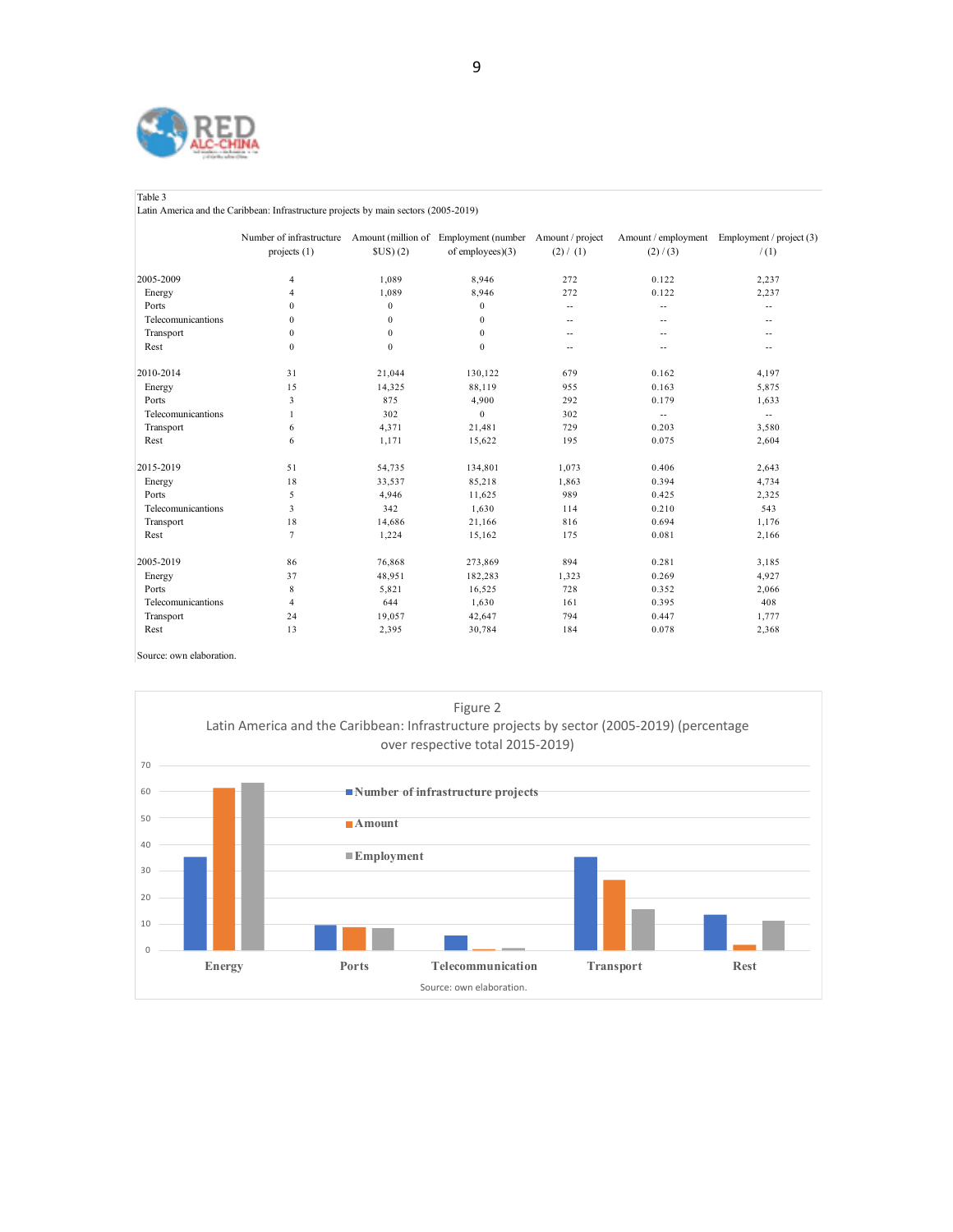

#### **2.4. Infrastructure projects by Chinese companies**

China's 86 infrastructure projects in LAC during 2005-2019 present significant characteristics depending on their ownership (Table 4).<sup>8</sup> For the period 2005-2019, 82 of the projects were carried out by public firms, of which two were from cities and 80 from centrally-owned companies, and four projects were carried out by private companies: for the period, 97.99% and 98.18% of the amount of the projects and the employment generated was owned by Chinese public corporations. During the most recent period, 2015-2019, a slight diversification process is perceived—four infrastructure projects were carried out for the first time by private companies—although the "omnipresence of the public sector" (Dussel Peters 2015) is still visible, with 95.35%, 97.99% and 98.18% of the companies, amount and employment generated, respectively. It should be noted that for the time being, infrastructure projects of privately owned Chinese companies are notable for amounts belonging to projects and jobs generated that are far below their public-owned counterparts: during 2015-2019 the four privately owned projects were worth an average of \$349 million dollars and 693 jobs, while the publicly owned projects were for an average of 1,135 million dollars and 2,805 jobs.

| Latin America and the Caribbean: Infrastructure projects by type of property (2005-2019) |                    |                                             |                                |                                               |                               |                                       |                                     |  |
|------------------------------------------------------------------------------------------|--------------------|---------------------------------------------|--------------------------------|-----------------------------------------------|-------------------------------|---------------------------------------|-------------------------------------|--|
|                                                                                          |                    | Number of<br>infrastructure<br>projects (1) | Amount (million<br>of $SUS(2)$ | Employment<br>(number of<br>$employees$ $(3)$ | Amount / project<br>(2) / (1) | Amount /<br>employment $(2)$ /<br>(3) | Employment /<br>project $(3) / (1)$ |  |
|                                                                                          | 2005-2009          | 4                                           | 1,089                          | 8.946                                         | 272                           | 0.122                                 | 2,237                               |  |
|                                                                                          | Public property    | 4                                           | 1,089                          | 8,946                                         | 272                           | 0.122                                 | 2,237                               |  |
|                                                                                          | Central government | 4                                           | 1,089                          | 8,946                                         | 272                           | 0.122                                 | 2,237                               |  |
|                                                                                          | Other              | 0                                           | $\mathbf 0$                    | 0                                             | $\overline{\phantom{a}}$      | --                                    | $\overline{\phantom{a}}$            |  |
|                                                                                          | Private property   | 0                                           | 0                              | 0                                             | $\overline{\phantom{a}}$      | --                                    |                                     |  |
|                                                                                          | 2010-2014          | 31                                          | 21.044                         | 130.122                                       | 679                           | 0.162                                 | 4,197                               |  |
|                                                                                          | Public property    | 31                                          | 20,894                         | 128,122                                       | 674                           | 0.163                                 | 4,133                               |  |
|                                                                                          | Central government | 30                                          | 20,894                         | 128,122                                       | 696                           | 0.163                                 | 4,271                               |  |
|                                                                                          | Other              | $\mathbf{1}$                                | 150                            | 2,000                                         | 150                           | 0.075                                 | 2,000                               |  |
|                                                                                          | Private property   | 0                                           | 0                              | 0                                             | -                             | --                                    | -                                   |  |
|                                                                                          | 2015-2019          | 51                                          | 54,735                         | 134,801                                       | 1.073                         | 0.406                                 | 2,643                               |  |
|                                                                                          | Public property    | 47                                          | 53,340                         | 131,821                                       | 1,135                         | 0.405                                 | 2,805                               |  |
|                                                                                          | Central government | 46                                          | 52,950                         | 131,431                                       | 1,151                         | 0.403                                 | 2,857                               |  |
|                                                                                          | Other              | 1                                           | 390                            | 600                                           | 390                           | 0.650                                 | 600                                 |  |
|                                                                                          | Private property   | 4                                           | 1.395                          | 2.770                                         | 349                           | 0.504                                 | 693                                 |  |
|                                                                                          | 2005-2019          | 86                                          | 76,868                         | 273,869                                       | 894                           | 0.281                                 | 3,185                               |  |
|                                                                                          | Public property    | 82                                          | 75,323                         | 268,889                                       | 919                           | 0.280                                 | 3,279                               |  |
|                                                                                          | Central government | 80                                          | 74,933                         | 268,499                                       | 937                           | 0.279                                 | 3,356                               |  |
|                                                                                          | Other              | $\overline{2}$                              | 540                            | 2,600                                         | 270                           | 0.208                                 | 1,300                               |  |
|                                                                                          | Private property   | 4                                           | 1,395                          | 2,770                                         | 349                           | 0.504                                 | 693                                 |  |
|                                                                                          |                    |                                             |                                |                                               |                               |                                       |                                     |  |

Source: own elaboration.

Table 4

<sup>&</sup>lt;sup>8</sup> There is one case, the infrastructure project for the construction of the Loma Blanca I, II, III and IV wind farm in Argentina, in which two companies participate, the Power Construction Corporation of China (PCCC) and Xinjiang Goldwind, which are publicly and privately owned, respectively. However, a thorough assessment leads us to conclude that PCCC has a majority stake and is considered to be publicly owned by the central government.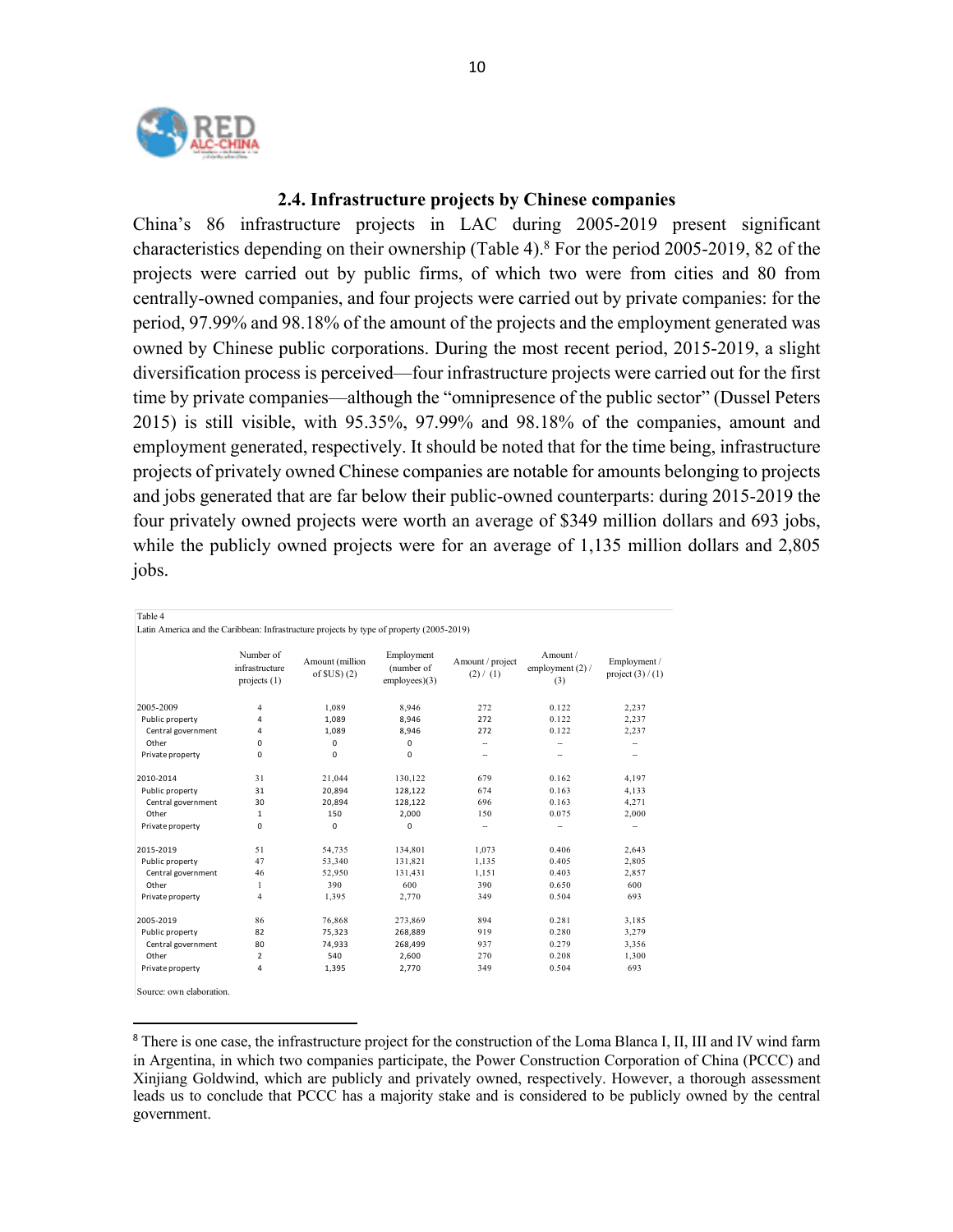

#### **2.5. Main Chinese companies**

The data bank by transaction allows an enormous wealth of analysis per company. China's infrastructure projects in LAC during 2005-2019 are also characterized by a high degree of concentration in a relatively small group of companies. <sup>9</sup> During 2005-2019 only the top five companies accounted for 50% of the projects, 68.31% of the amount of the projects and 39.31% of the employment generated. In addition to China National Nuclear Corporation (Madhavan, Rawski and Tian 2018) with the Atucha III and IV projects, <sup>10</sup> Power Construction Corporation of Chin—with several projects under Sinohydro in the region—, China Communications Construction Company, China Energy Engineering Group and China Railway Construction Company are the main companies generating infrastructure projects in LAC for their amount during 2005-2019. This concentration process is particularly relevant for the period 2015-2019, in which these five companies continued to have a very significant presence with 54.9%, 80.36% and 38.12% of the companies, amount and employment during 2015-2019 (see Chart 3), although a whole group of new public companies (COFCO, Harbin Electric Corporation and State Grid, among others) and some private companies (Envision Energy, Huawei and Lanbridge Group, among others) participated. It is also interesting to note that the coefficients of amount per project, amount per job and employment per project vary significantly for the same companies in different periods, reflecting that these have the financial and technological capacity to carry out very heterogeneous projects, although usually specialized in specific sectors; such is the case of China Communications Construction Company with fifteen projects in the region during 2005-2019 and with infrastructure projects in ports, bridges, roads, subways, gas pipelines, among others.

<sup>9</sup> The joint project of China Communications Construction Company and China Railway Group in Brazil for the construction of the port "Porto do Sul" in 2019 was registered under the first company, considering its preponderant participation in the project processes.

 $10$  The Atucha III and Atucha IV projects in Argentina, signed in 2015, were renegotiated and postponed several times during 2016-2019—in addition to serious criticism of the technologies used and their high costs—and have been resumed in 2020 (Pérez Izquierdo 2020), although there are serious doubts about their effective viability in the face of Argentina's deep economic crisis.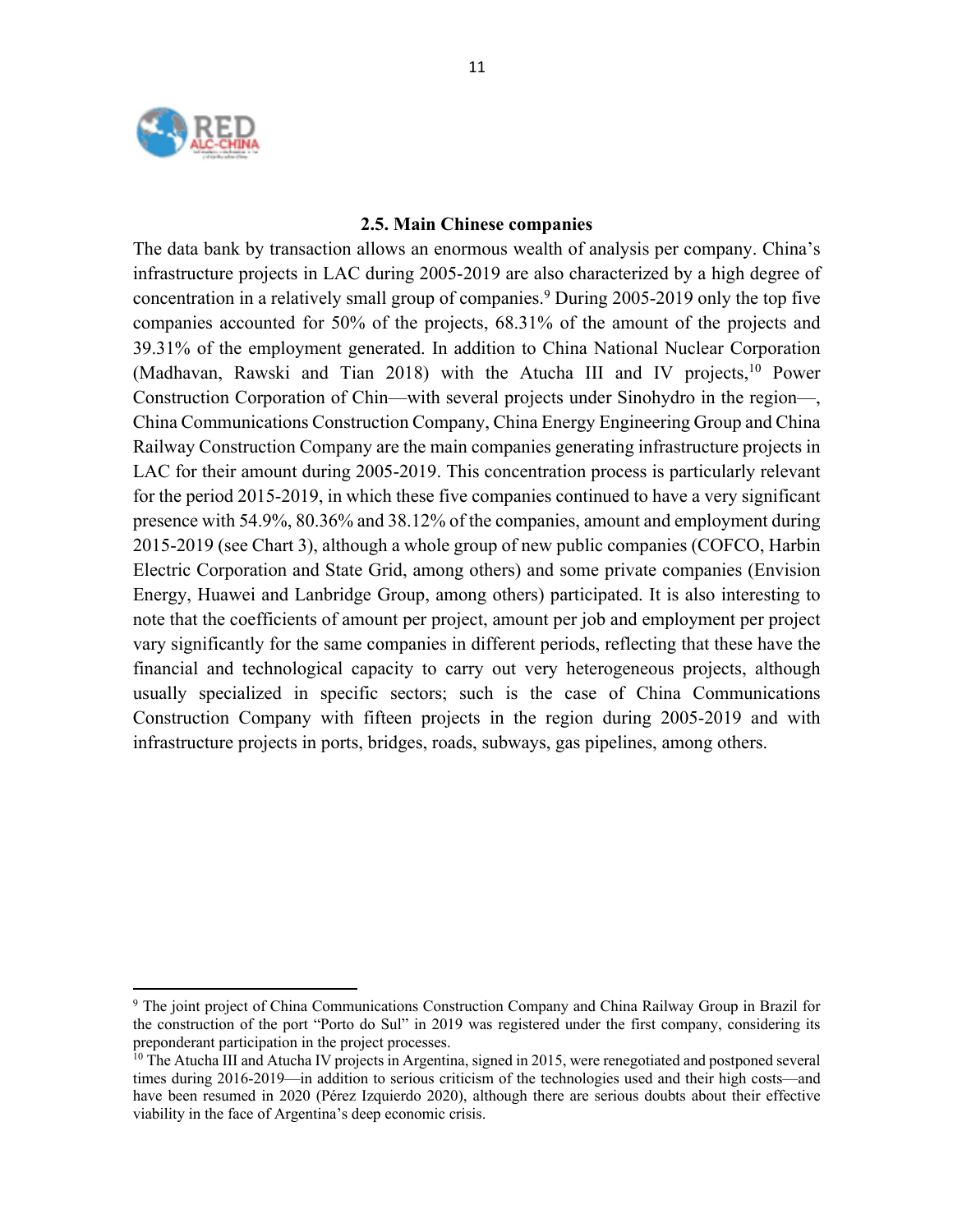

#### Table 5

Latin America and the Caribbean: Chinese infrastructure by main 5 firms (2005-2019) (according to the amount of infrastructure projects during 2005-2019)

|                                           | Number of<br>infrastructure<br>projects $(1)$ | Amount (million<br>of $SUS(2)$ | Employment<br>(number of<br>$employees$ $(3)$ | Amount / project<br>(2) / (1) | Amount/<br>employment $(2)$ /<br>(3) | Employment /<br>project $(3) / (1)$ |
|-------------------------------------------|-----------------------------------------------|--------------------------------|-----------------------------------------------|-------------------------------|--------------------------------------|-------------------------------------|
| 2005-2009                                 | 4                                             | 1.089                          | 8.946                                         | 272                           | 0.122                                | 2.237                               |
| China National Nuclear Corporation        | $\theta$                                      | $\mathbf{0}$                   | $\mathbf{0}$                                  | $\overline{a}$                | $\overline{a}$                       |                                     |
| Power Construction Corporation of China   | $\Omega$                                      | $\mathbf{0}$                   | $\mathbf{0}$                                  | $\overline{a}$                |                                      |                                     |
| China Communications Construction Company | $\Omega$                                      | $\mathbf{0}$                   | $\Omega$                                      | $\overline{a}$                | $\overline{\phantom{a}}$             | $-$                                 |
| China Energy Engineering Group            | $\Omega$                                      | $\mathbf{0}$                   | $\Omega$                                      | $-$                           | $\overline{\phantom{a}}$             | $-$                                 |
| China Railway Construction Company        | $\Omega$                                      | $\theta$                       | $\Omega$                                      | н.                            | $\overline{a}$                       | $\overline{a}$                      |
| Resto                                     | $\overline{4}$                                | 1,089                          | 8,946                                         | 272                           | 0.122                                | 2,237                               |
| 2010-2014                                 | 31                                            | 21,044                         | 130.122                                       | 679                           | 0.162                                | 4.197                               |
| China National Nuclear Corporation        | $\mathbf{0}$                                  | $\Omega$                       | $\mathbf{0}$                                  | $\sim$                        | $\sim$                               | $\mathcal{L}_{\mathcal{F}}$         |
| Power Construction Corporation of China   | 8                                             | 5,425                          | 29,810                                        | 678                           | 0.182                                | 3,726                               |
| China Communications Construction Company | 6                                             | 2,383                          | 24,194                                        | 397                           | 0.098                                | 4,032                               |
| China Energy Engineering Group            | 1                                             | 720                            | 2,200                                         | 720                           | 0.327                                | 2,200                               |
| China Railway Construction Company        | $\theta$                                      | $\theta$                       | $\Omega$                                      | $\sim$                        | $\sim$                               | $\mathcal{L}$                       |
| Resto                                     | 16                                            | 12,516                         | 73,918                                        | 782                           | 0.169                                | 4,620                               |
| 2015-2019                                 | 51                                            | 54,735                         | 134,801                                       | 1,073                         | 0.406                                | 2,643                               |
| China National Nuclear Corporation        | $\mathbf{1}$                                  | 15,000                         | 5.000                                         | 15,000                        | 3.000                                | 5,000                               |
| Power Construction Corporation of China   | 12                                            | 5,709                          | 18,351                                        | 476                           | 0.311                                | 1,529                               |
| China Communications Construction Company | 9                                             | 8,690                          | 15,766                                        | 966                           | 0.551                                | 1,752                               |
| China Energy Engineering Group            | $\overline{c}$                                | 9,086                          | 7,800                                         | 4,543                         | 1.165                                | 3,900                               |
| China Railway Construction Company        | $\overline{4}$                                | 5,498                          | 4,468                                         | 1,375                         | 1.231                                | 1,117                               |
| Resto                                     | 23                                            | 10,753                         | 83,416                                        | 468                           | 0.129                                | 3,627                               |
| 2005-2019                                 | 86                                            | 76,868                         | 273,869                                       | 894                           | 0.281                                | 3,185                               |
| China National Nuclear Corporation        | $\mathbf{1}$                                  | 15,000                         | 5,000                                         | 15,000                        | 3.000                                | 5,000                               |
| Power Construction Corporation of China   | 20                                            | 11,134                         | 48,161                                        | 557                           | 0.231                                | 2,408                               |
| China Communications Construction Company | 15                                            | 11,073                         | 39,960                                        | 738                           | 0.277                                | 2,664                               |
| China Energy Engineering Group            | 3                                             | 9,806                          | 10,000                                        | 3,269                         | 0.981                                | 3,333                               |
| China Railway Construction Company        | 4                                             | 5,498                          | 4,746                                         | 1,375                         | 1.159                                | 1,187                               |
| Resto                                     | 43                                            | 24,358                         | 166,002                                       | 566                           | 0.147                                | 3,861                               |

Source: own elaboration.

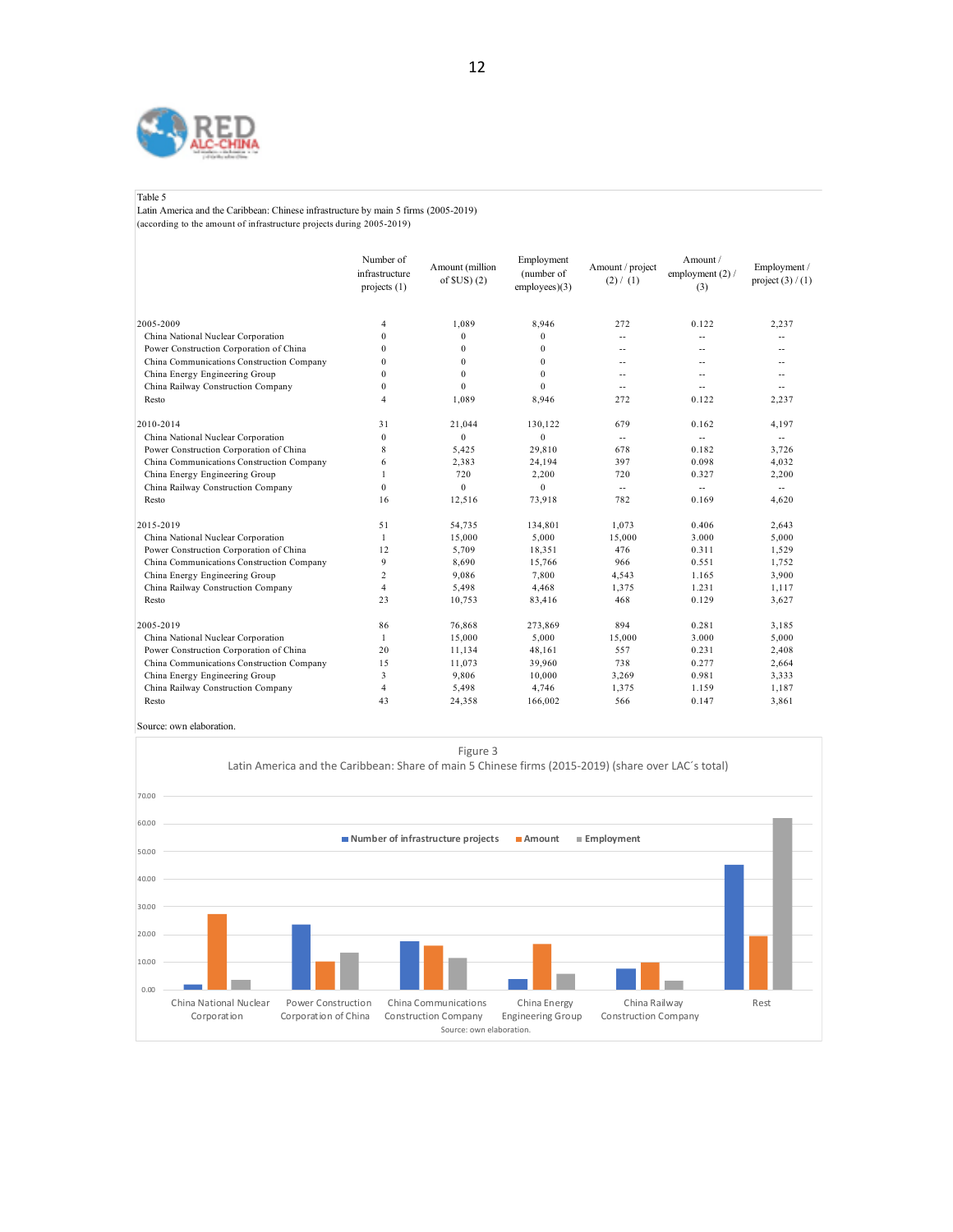

#### **3. Conclusions and future lines of research**

The conclusions and proposals are very varied and only some of them are mentioned. Based on a definition of infrastructure projects—and unlike other processes carried out by China in LAC—the document seeks to contribute specifically to the issue and the China Track and Route Initiative in LAC. The 86 infrastructure projects—which should be distinguished from OFDI and "construction projects", according to other sources—present significant results, based on the high demand in LAC and the effective supply proposed by China in the 21st century; regardless of the COVID-19 pandemic, it is expected that China´s infrastructure projects in LAC will continue to grow in the future, as they have been doing in the periods established in the document.

While there is a perceived increasing diversification of China's infrastructure projects in LAC—by country, sector, ownership and enterprise—during 2005-2019, the project structure prevails in a relatively small group of countries and sectors under the "pervasiveness" of Chinese public sector enterprises. Notwithstanding the above, it is important to recognize the growing importance of regions such as Central America and the Caribbean, sectors such as telecommunications and ports, as well as the emergence of private Chinese companies in the implementation of infrastructure projects.

Having achieved a record of transactions of China's infrastructure projects in LAC, and in the spirit of improving the quality and quantity of information in future annual contributions, the results allow for multiple insights that have policy implications. Among others, the options for technology transfer and specific processes—explicitly pointed out in the "Joint Action Plan of Action for Cooperation on Priority Areas" of the CELAC-China Forum for 2019-2021—within infrastructure projects, as well as a detailed and pertransaction analysis of these, contracts, "turnkey" projects, comparisons with other international companies, labor and environmental aspects, as well as the various results of the projects, are quite remarkable for China in LAC.

#### **Literature**

CGTI Tracker (China Global Investment Tracker). 2020. *CGTI Tracker*. The American Enterprise Institute and the Heritage Foundation: Washington, D.C.

Dussel Peters, Enrique. 2015. "The Omnipresent Role of China's Public Sector in Its Relationship with Latin America and the Caribbean". In, Dussel Peters, Enrique y Ariel C. Armony (coord.). *Beyond Raw Materials. Who are the Actors in the Latin America and Caribbean-China Relationship?* Red ALC-China, Friedrich Ebert Stiftung: Buenos Aires, pp. 17-49.

Dussel Peters. 2018. "Una globalización con características chinas". *Nueva Sociedad*, febrero.

Dussel Peters, Enrique, Ariel C. Armony y Shoujun Cui (coords.). 2018. *Building Development for a New Era. China´s Infrastructure Projects in Latin America and the Caribbean.* Red ALC-China and University of Pittsburgh/Center for International Studies, Pittsburgh and Mexico.